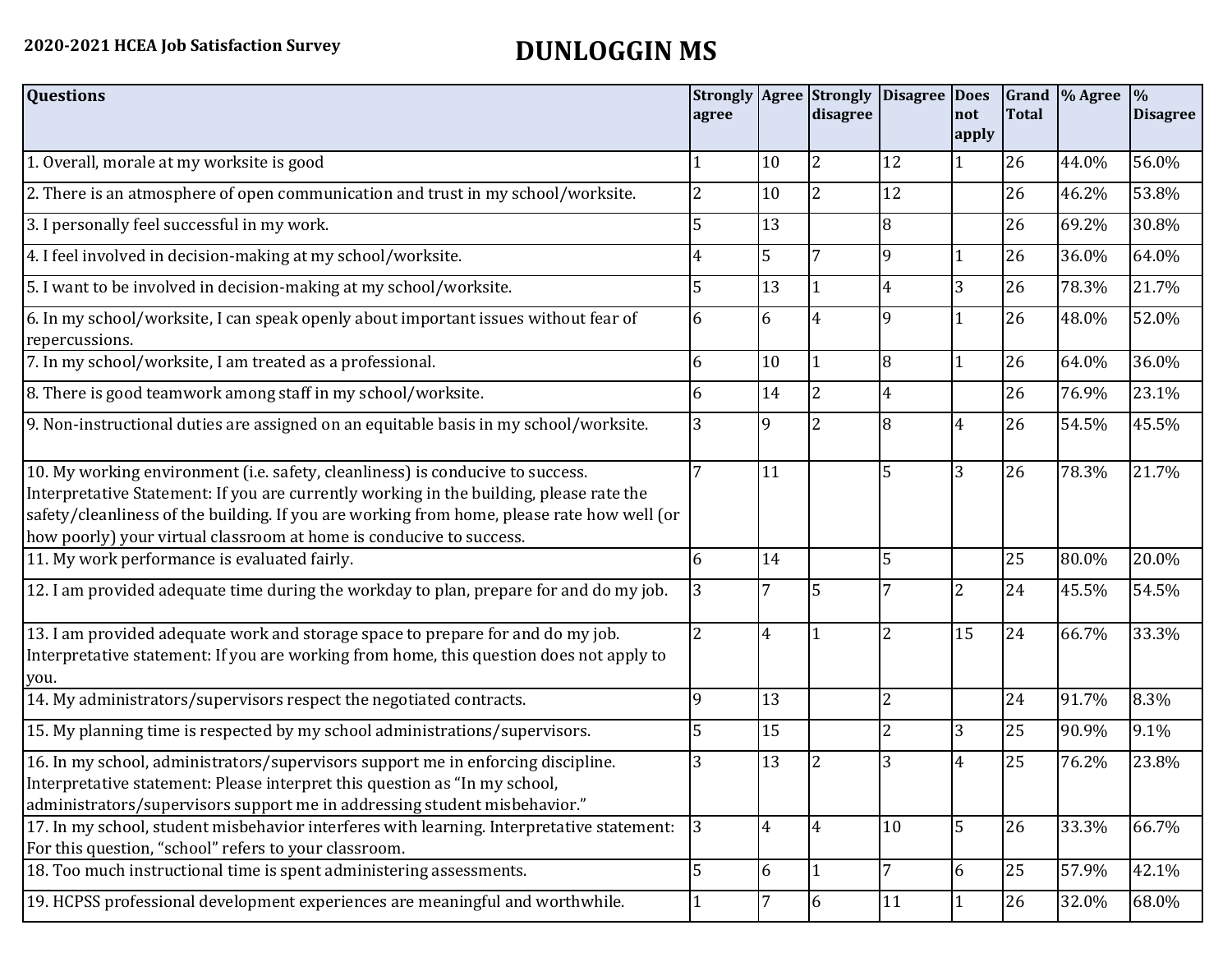## **2020-2021 HCEA Job Satisfaction Survey DUNLOGGIN MS**

| 20. Increased workload has contributed to a decline in my morale.                                                                                          | 9              | 12             | $\vert$ 2               | 3  |                | 26 | 80.8% | 19.2% |
|------------------------------------------------------------------------------------------------------------------------------------------------------------|----------------|----------------|-------------------------|----|----------------|----|-------|-------|
| 21. I am paid fairly.                                                                                                                                      | 2              | 8              | 4                       | 11 | 1              | 26 | 40.0% | 60.0% |
| 22. I have confidence in the leadership exhibited by the HCPSS Superintendent.                                                                             | 3              | 12             | 6                       | 5  |                | 26 | 57.7% | 42.3% |
| 23. I have confidence in the leadership exhibited by the Howard County Board of<br>Education.                                                              |                | 11             | $\overline{4}$          | 10 |                | 26 | 46.2% | 53.8% |
| 24. I have confidence in the leadership exhibited by the Howard County Education<br>Association (HCEA).                                                    | 9              | 12             | $\overline{2}$          | 2  |                | 25 | 84.0% | 16.0% |
| 25. I feel that HCPSS offers me the possibility of advancing professionally in the field of<br>education.                                                  | 4              | 12             | $\overline{2}$          | 6  | $\overline{2}$ | 26 | 66.7% | 33.3% |
| 26. In my position, I receive appropriate and adequate support and training.                                                                               | 3              | 14             | 3                       | 5  | $\mathbf{1}$   | 26 | 68.0% | 32.0% |
| 27. During this current school year, I have experienced harassing behavior from<br>colleagues.                                                             |                | 4              | 14                      | 8  |                | 26 | 15.4% | 84.6% |
| 28. During this current school year, I have experienced harassing behavior from<br>administrators/supervisors.                                             |                | 3              | 14                      | 8  |                | 25 | 12.0% | 88.0% |
| 29. During this current school year, I have experienced harassing behavior from parents.                                                                   |                | 6              | 6                       | 12 |                | 25 | 28.0% | 72.0% |
| 30. At my school I spend most of my PIP time on non-instructional activities.                                                                              |                | $\overline{7}$ | 2                       | 11 | 5              | 25 | 35.0% | 65.0% |
| 31. At my school our administrator includes time during PIP for teacher-initiated<br>collaboration.                                                        |                | 19             |                         |    | 5              | 26 | 90.5% | 9.5%  |
| 32. In my school, I spend too much time in meetings.                                                                                                       | 2              | $\overline{7}$ | $\overline{\mathbf{1}}$ | 15 | $\mathbf{1}$   | 26 | 36.0% | 64.0% |
| 33. In my school, there is adequate support for special education students.                                                                                | 3              | 8              | 6                       | 7  | $\overline{2}$ | 26 | 45.8% | 54.2% |
| 34. My administrator/supervisor provides people working from home with flexibility in<br>their workday.                                                    | 9              | 14             |                         | 3  |                | 26 | 88.5% | 11.5% |
| 35. My administrator/supervisor has reasonable expectations of workload for staff while<br>in virtual learning.                                            | $\overline{4}$ | 15             | $\overline{2}$          | 5  |                | 26 | 73.1% | 26.9% |
| 36. Students have adequate technology and tools (hardware/software/connectivity) to<br>participate in virtual learning.                                    |                | 12             |                         | 12 | $\mathbf{1}$   | 26 | 52.0% | 48.0% |
| 37. Staff have adequate technology hardware (e.g. computers, document cameras, other<br>technology hardware) to meet the requirements of virtual learning. | 2              | 11             |                         | 10 | $\mathbf{1}$   | 25 | 54.2% | 45.8% |
| 38. HCPSS has provided the software I need to do my job and collaborate with colleagues.                                                                   | 3              | 16             | 11                      | 4  | 1              | 25 | 79.2% | 20.8% |
| 39. The software and online services provided by HCPSS to do my job are difficult and/or<br>time-consuming to use.                                         | 2              | 10             | 12                      | 10 | $\mathbf{1}$   | 25 | 50.0% | 50.0% |
| 40. In my class, I feel that students are engaged in virtual learning                                                                                      | 2              | 8              | 11                      | 11 | $\overline{4}$ | 26 | 45.5% | 54.5% |
|                                                                                                                                                            |                |                |                         |    |                |    |       |       |